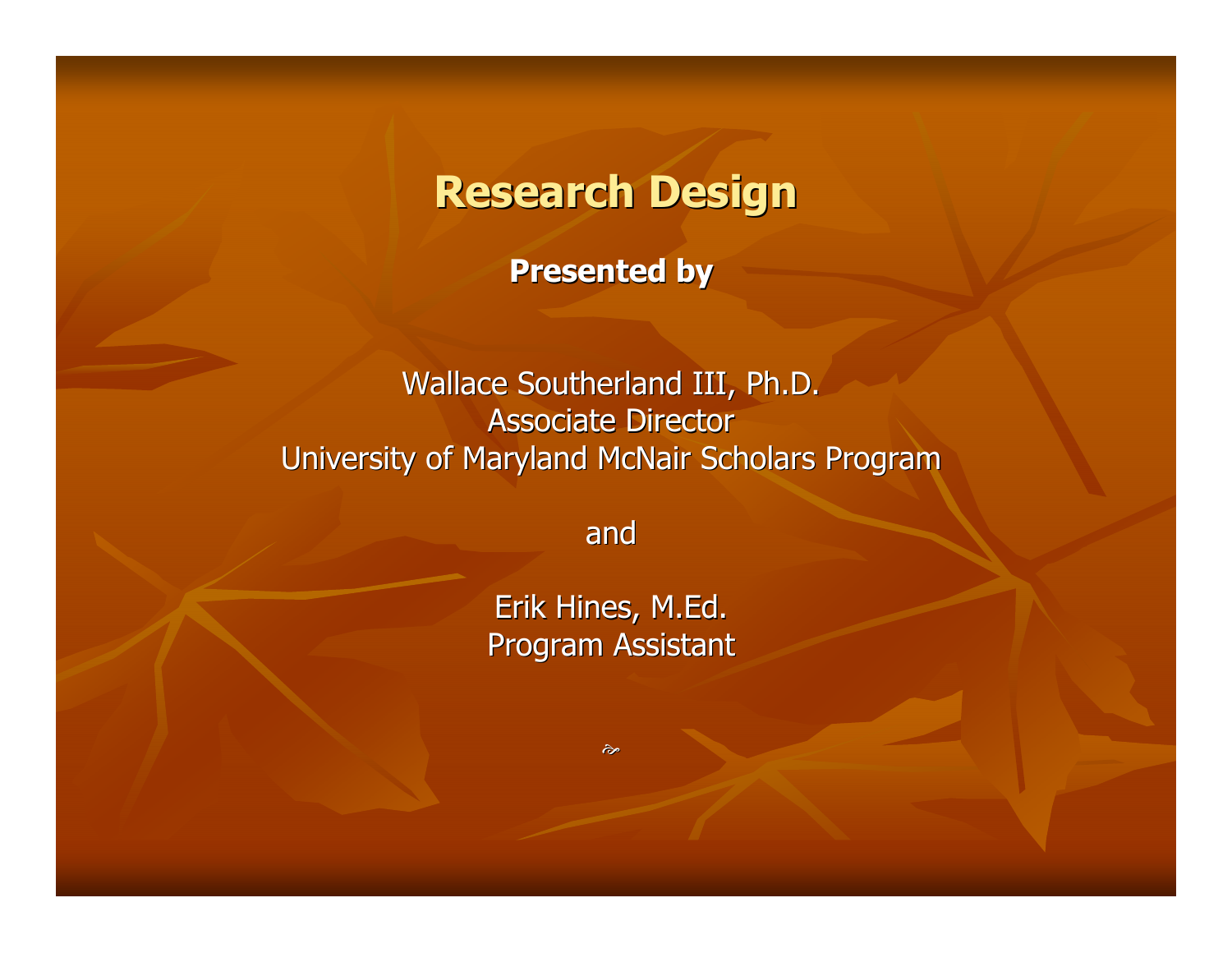## **Principles**

- o Use latest version of APA writing guidelines. Buy the book. Visit www.apa.org.
- oFocus on quality, not words and pages
- oWork must be completed by end of the summer program.
- oEveryone will produce the same product.
- oStart now if not already started.
- $\overline{O}$ Be ready to present outline at May meeting.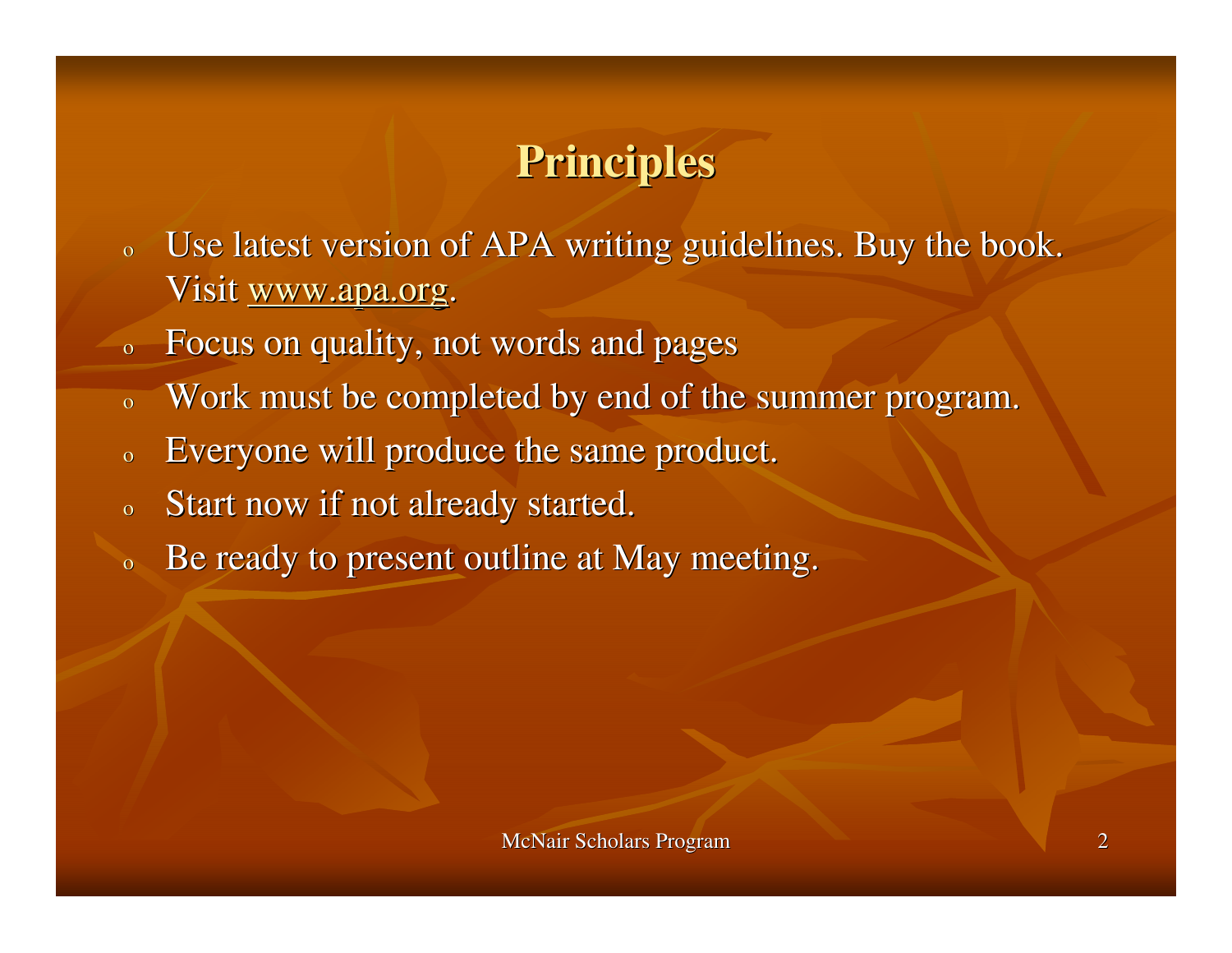## **Principles Continued**

- oWork with mentors now.
- o $\circ$  Finish product does not have to be "100% completed" since research is a constant work in progress.
- o $\,$  Try to stick to the model outlined today, but you do  $\,$ have flexibility and should consult with mentor where necessary.
- o Commit serious time to the research beginning now to be ahead of the game when Summer Research Institute starts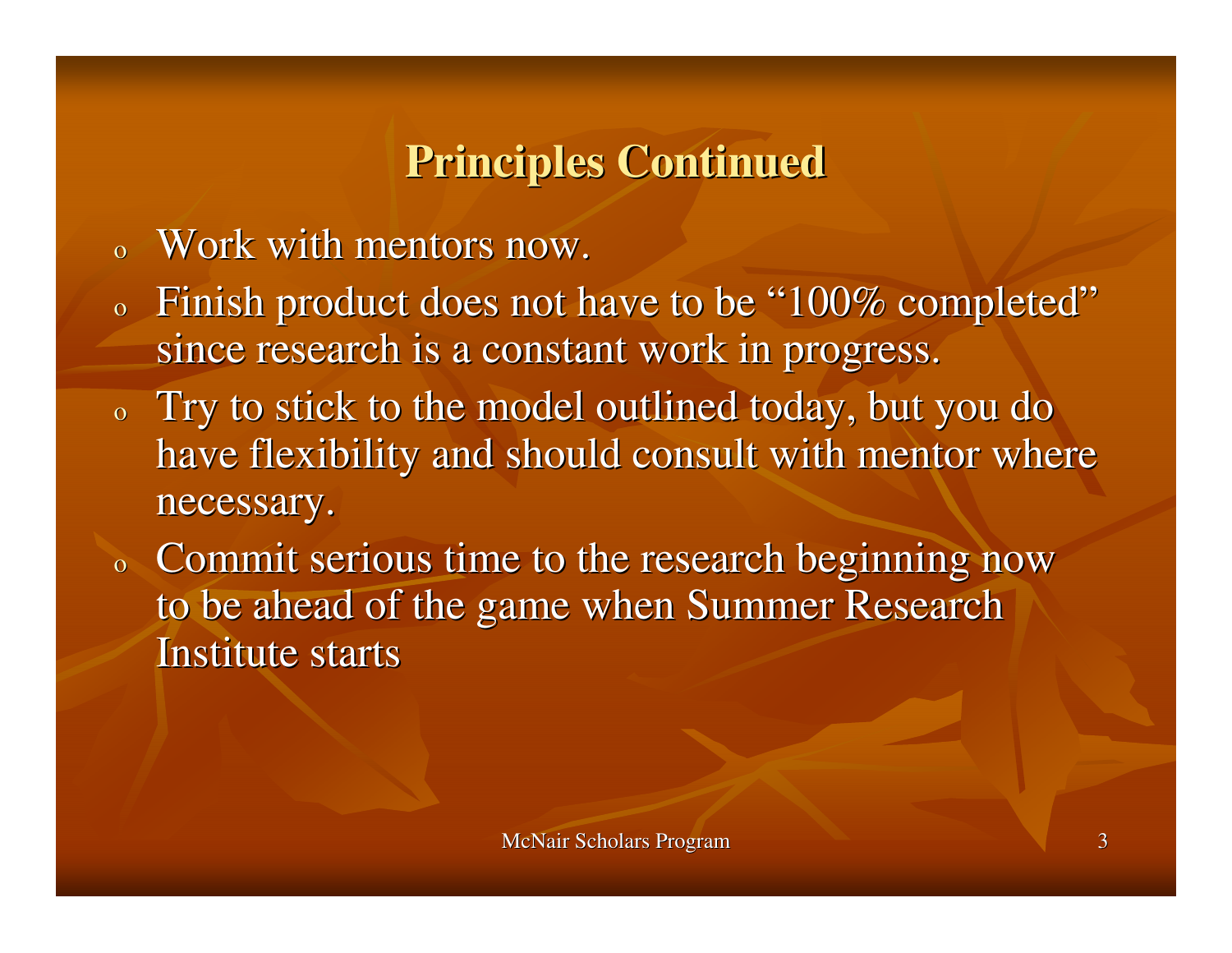# **Principles Continued**

- o Do not undertake a study that will likely not be reasonably developed.
- $\overline{0}$  Determine if you are doing your study or a piece of your mentor's study.
- o Ask questions of the Program and your mentor early - respec<sup>t</sup> people's time.
- o Irrespective of study (qualitative or quantitative), follow the same template unless your mentor asks you to deviate.
- o Must be ready to be published in McNair Journal along with last year's scholars who are graduating
- Third year scholars must be prepared to send work to a  $\overline{0}$ publisher.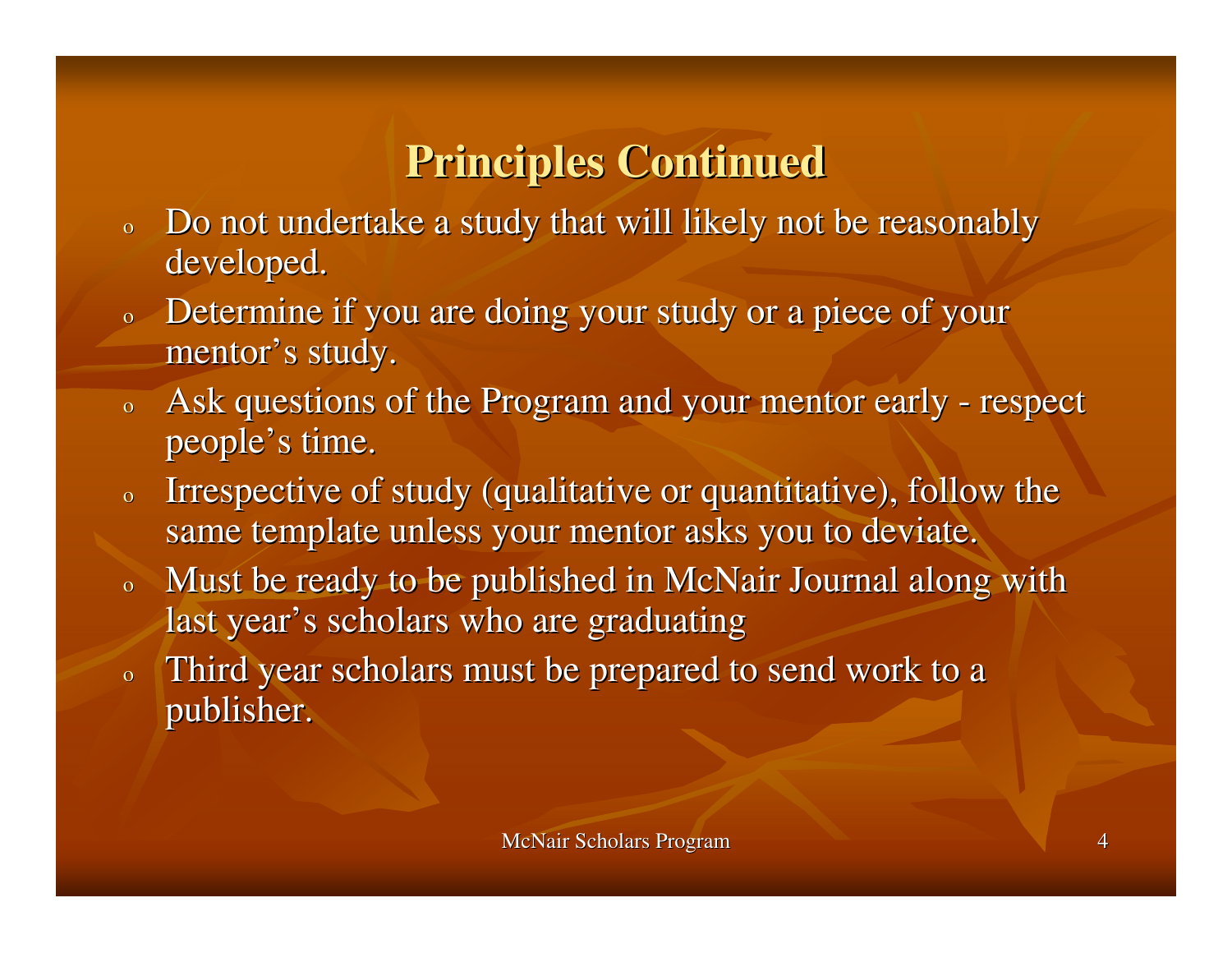#### **Abstract**

■ Follow the guidelines on the McNair website. We will notify you of any changes at the May meeting.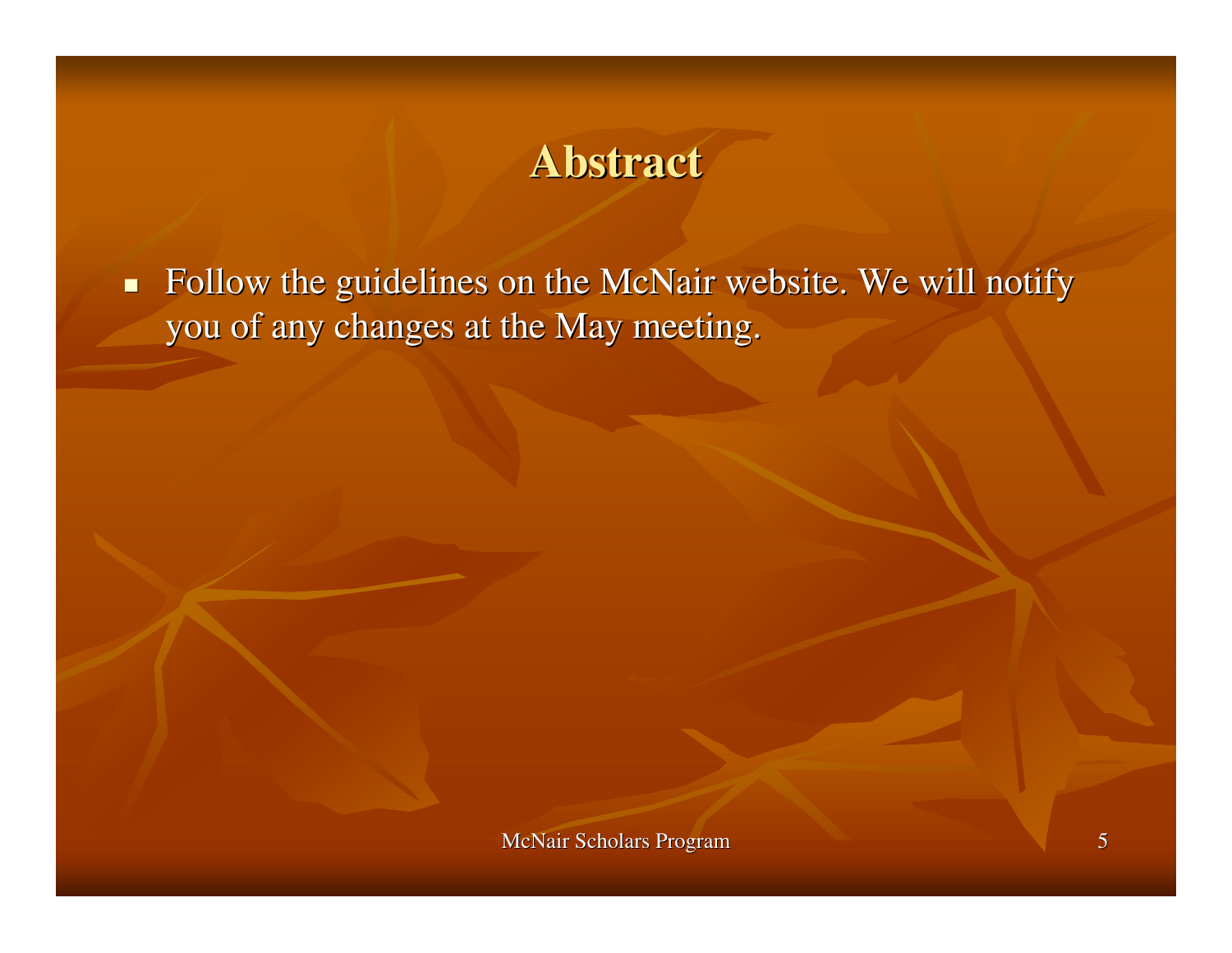#### **Chapter I: Introduction**

Statement of the ProblemPurpose of the StudyResearch QuestionsSignificance of the StudySummary of Theoretical FrameworkDefinition of TermsOrganization of the Remaining Sections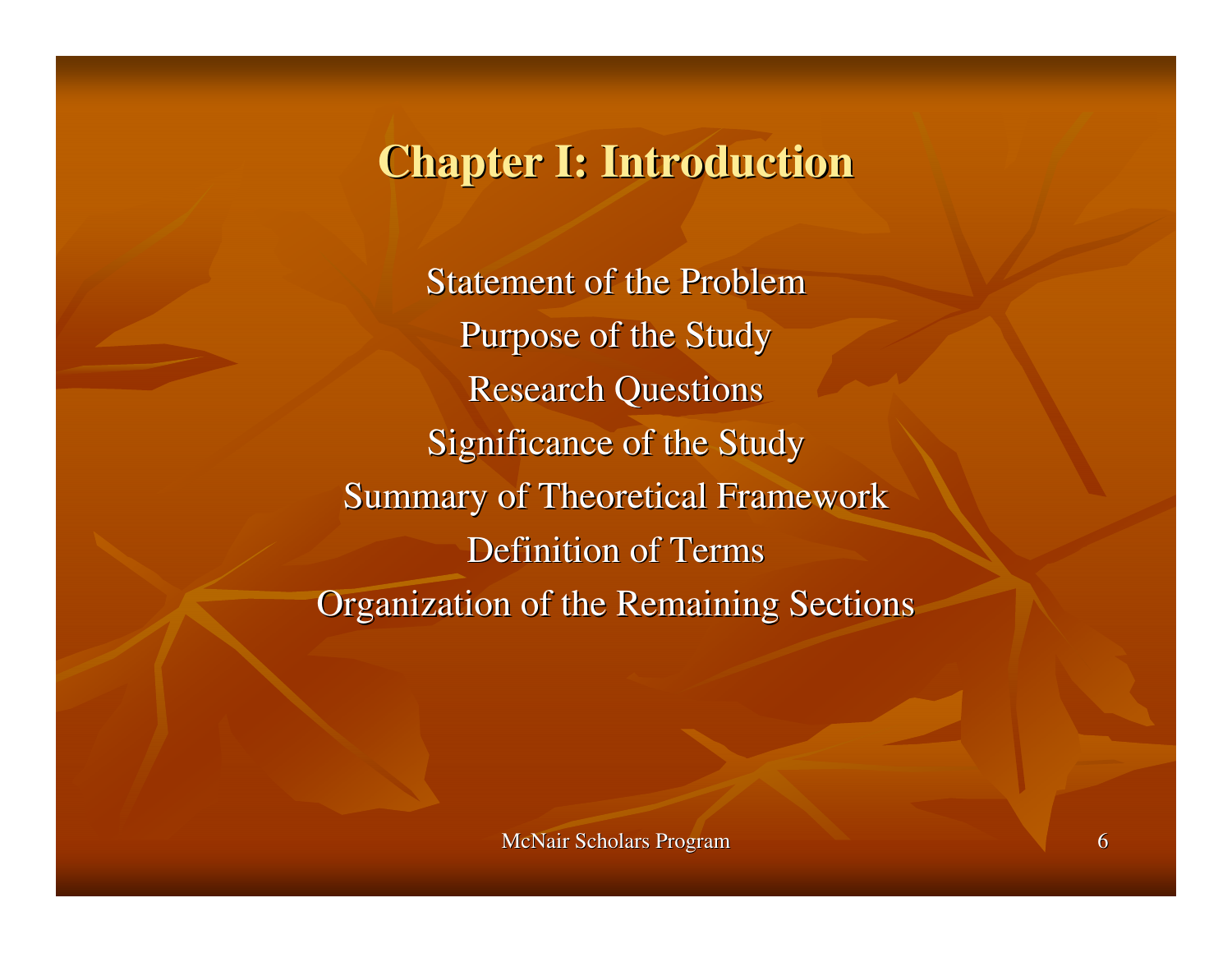#### **Chapter II: Review of the Literature**

Organization of the Chapter

Literature on …. (Level 1 heading)

*First Subheading (Level 3 heading Second Subheading (Level 3 heading)Next subheading. (Level 4)*

Then Repeat as Needed

Summary and Implications of the Literature

Relationship to Analytic Framework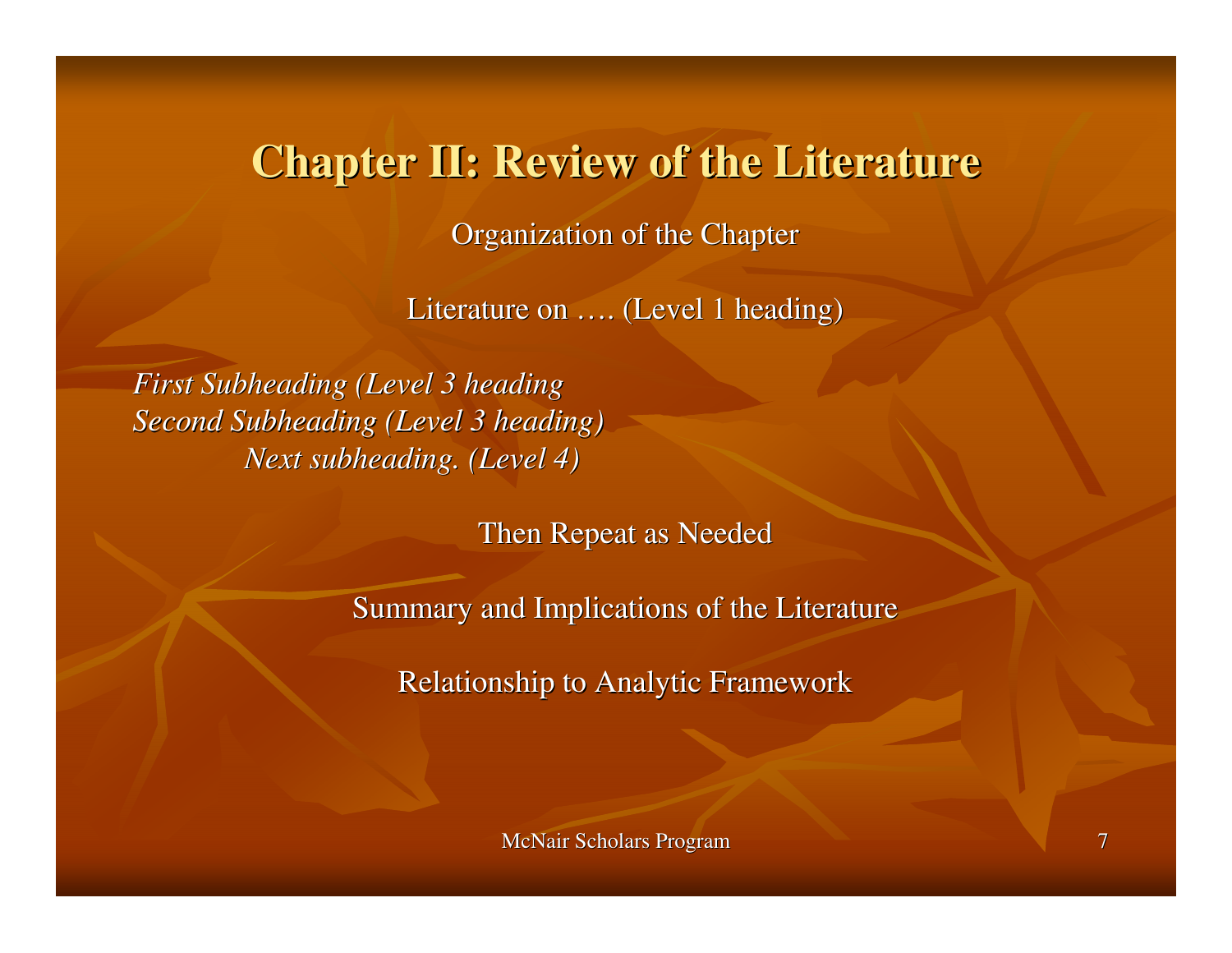#### **Chapter III: Research Methodology**

This section must be designed by you and your mentor as the sections will vary depending on your type of study: qualitative or quantitative.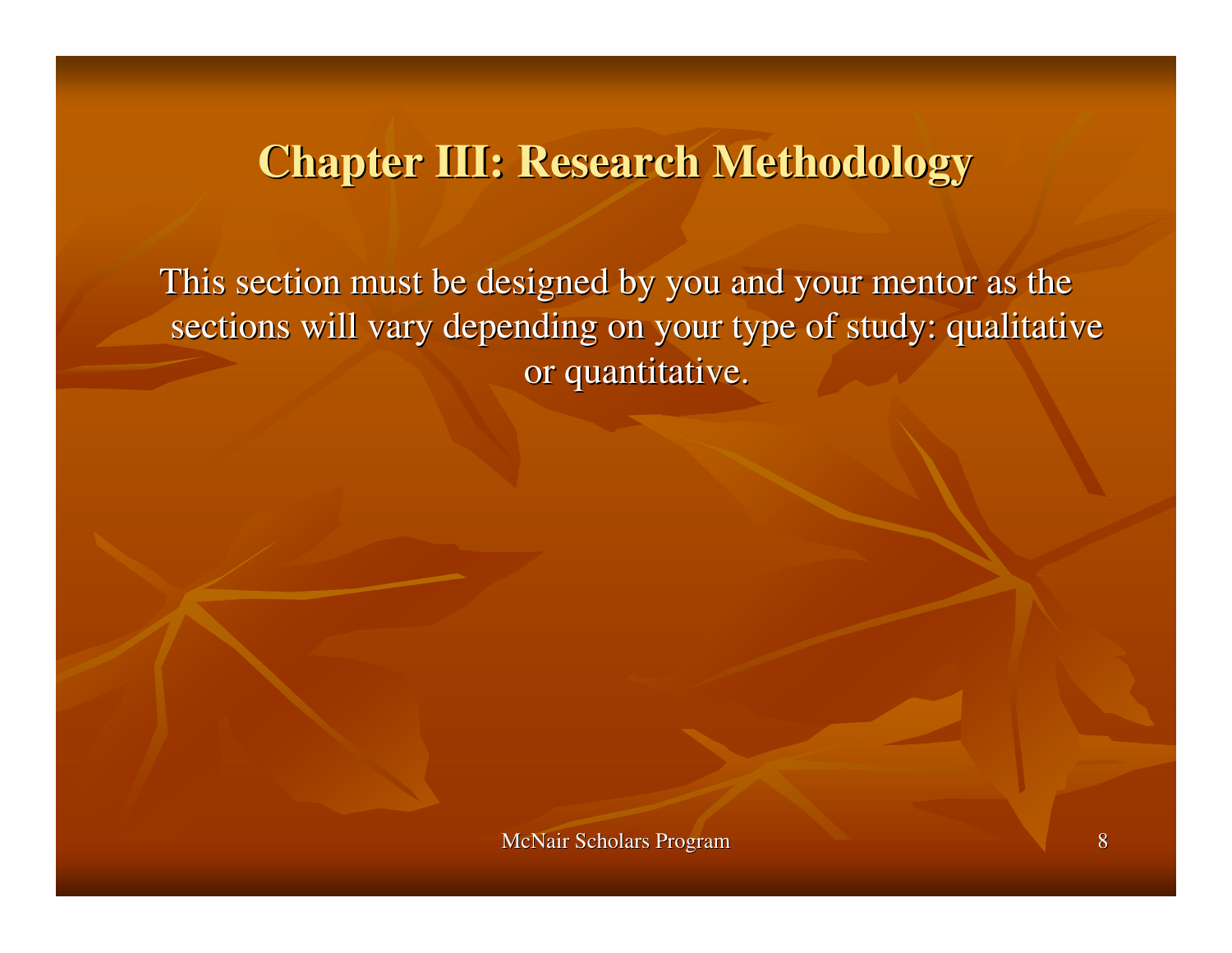**Chapter IV: Findings, Conclusions and Recommendations for Future Research**Organization of the ChapterFindings*Research Question 1 (or Hypothesis 1)*Findings.*Research Question 2 (or Hypothesis 2)*Findings.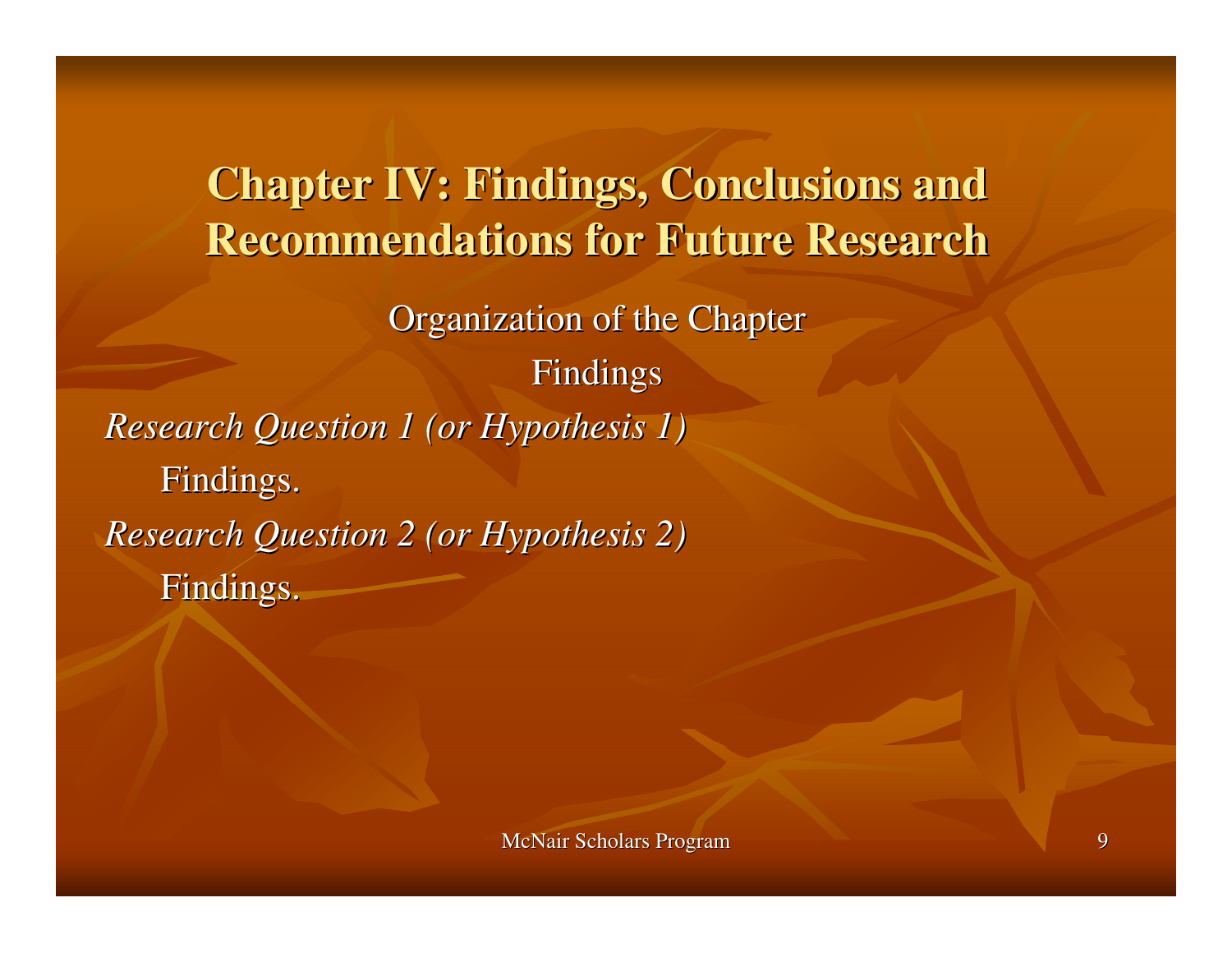# **Chapter IV: Findings, Conclusions and Recommendations for Future Research Continued**

#### **Conclusions**

*Conclusion 1 Conclusion 2Conclusion 3*

Recommendations for Future Research

*Recommendation 1Recommendation 2*

McNair Scholars Program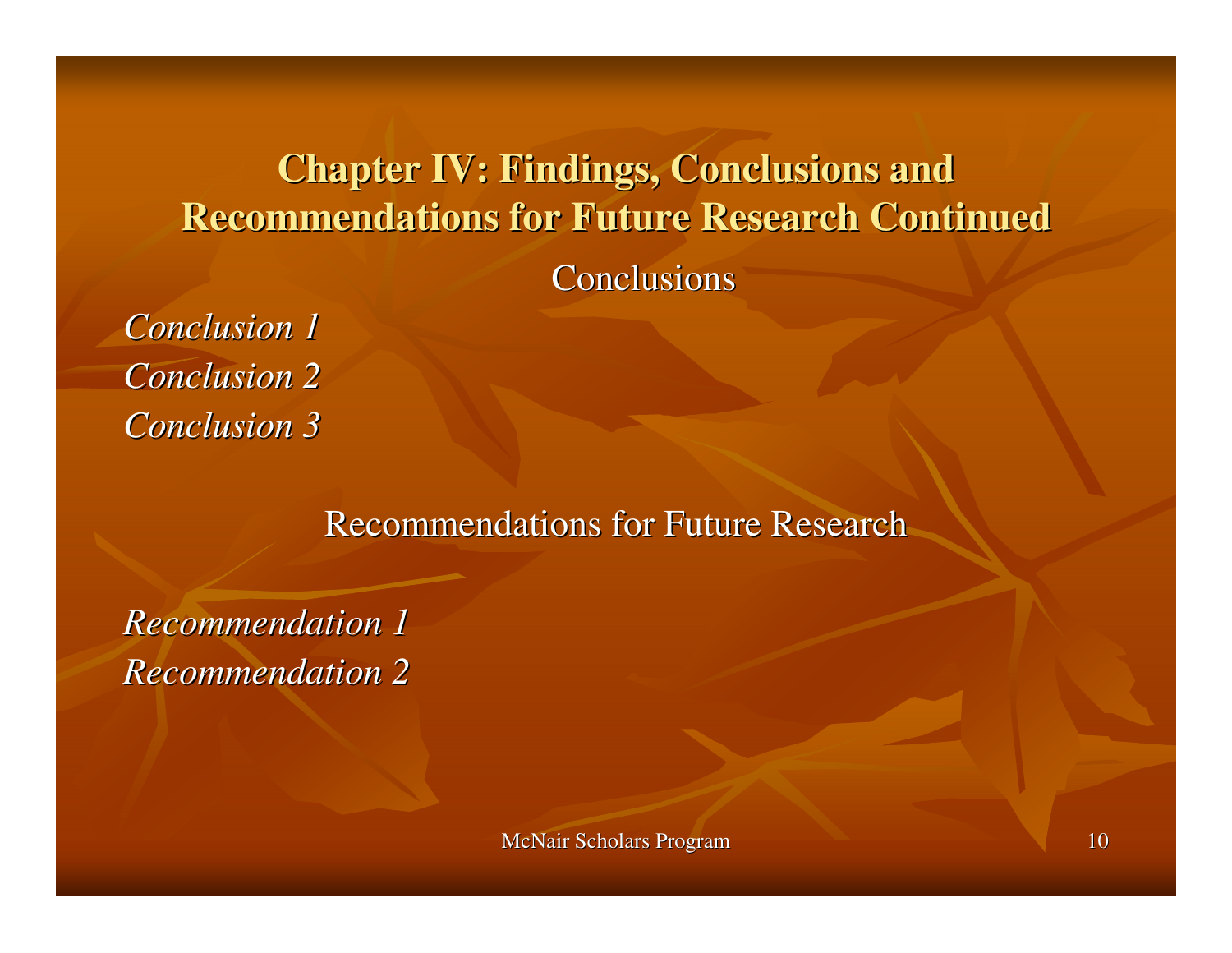### **References**

#### Use APA format

McNair Scholars Program